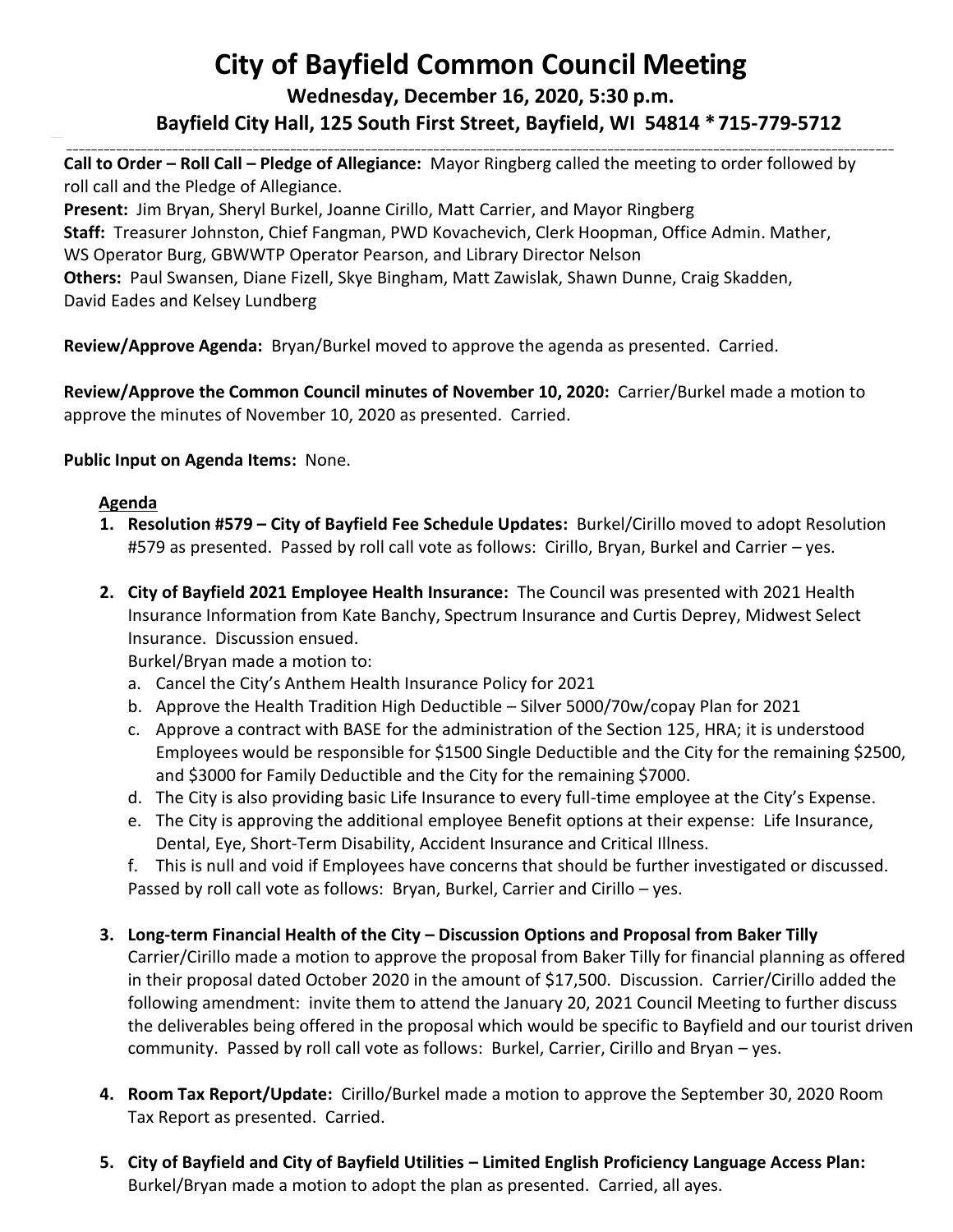- **6. Resignation – Carl Dahl (Sept. 2013-Dec. 2020), Harbor Commission, Appointments – Matthew Zawislak, Harbor Commission:** Bryan/Carrier made a motion to accept with regret the resignation of Carl Dahl from the Harbor Commission effective December 31, 2020 and accepted the Mayor's appointment of Matthew Zawislak to fill that vacancy. Dahl was thanked for his dedication to the Committee and Zawislak was for his willingness to serve. Carried.
- **7. Retirement of Clarence Gordon (April 2000 to January 2021), Hiring of new Laborer:** The Council was reminded Clarence Gordon would be retiring effective January 8, 2021 and Brennon Deragon will begin on January 4, 2021.
- **8. Fourth of July 2021 – Fundraising:** The Council received some information on Bessemer's 50/50 Fire Works Fundraiser raffle. All like the idea but felt this would need to be administered by an independent group. Who? How?
- **9. City of Bayfield City Hall Hours:** Carrier proposed new City Hall Office Hours. Essentially staff would work the same number of hours, but it would limit the time for in-person traffic giving additional uninterrupted work time. This will be re-evaluated in the coming months. It was noted Washburn already has this policy in place.

## **10. Project Updates:**

- a. **Marina Breakwell/Seawall Project**: The Commission reviewed 65% engineering designs at their last meeting.
- b. **Bayfield & Ashland County Regional Housing Study**: The Survey return rate is at 20% or so and the next meeting is scheduled for January 18.
- c. **Parks and Recreation – Big Ravine and Bayfield Area Trails Updates / Waterfront Walk**: Good News – the City has received donations to meet their Waterfront Walk match goal. It was noted we are still accepting donations.
- d. **Green Infrastructure** After a long pause, there was a meeting today to bring members up to speed on the work that was done behind the scenes. New and revised ordinances will soon be presented along with flow path mapping and ground truthing.
- e. **Bayfield Carnegie Library Pillar Project Update** Burkel reported the project is going great!
- f. **City Hall Phone and Internet Project** The Council was presented with a proposal from Norvado in the amount of \$5486.25. Cirillo/Burkel made a motion to approve as presented. Passed by voice vote: Cirillo, Bryan, Burkel, and Carrier – yes.
- **11. Mayor's Report**: Mayor said he is more hopeful since vaccines are now on the way, but until then please remain vigilant in your safety practices and social distancing.

## **File Reports from Committees, Commission & Boards:**

**Harbor:** Minutes of December 7, 2020 **Parking:** Minutes of November 16 and December 8, 2020 **Parks and Rec**.: Minutes of October 1, November 12, and December 3, 2020 **Police Department**: October and November 2020 Reports Burkel/Bryan moved to accept and place the above minutes on file. Carried.

# **Clerk**

- **Notice of 2021 Spring Election**: Informational, no action required.
- **2021 Redistricting and Changing Wards/Districts to at Large**: Clerk Hoopman provided the Council with information on the 2021 redistricting timeline and informed the Council this presents an opportunity to